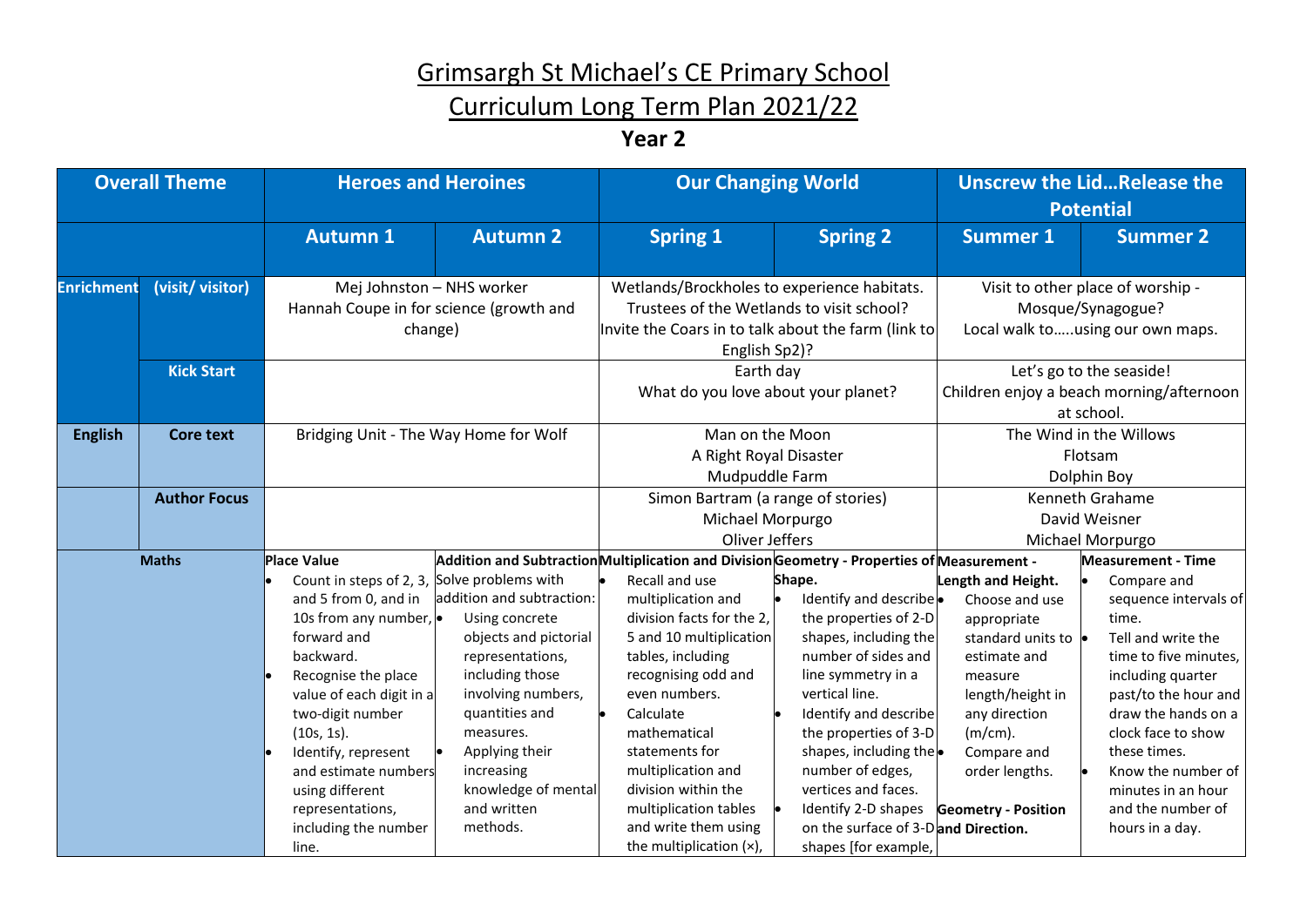| Compare and order     | Recall and use                 | division $(\div)$ and equals          | a circle on a cylinder $\bullet$ | Order and          | <b>Measurement - Mass,</b> |
|-----------------------|--------------------------------|---------------------------------------|----------------------------------|--------------------|----------------------------|
| numbers from 0 up to  | addition and                   | $(=)$ signs.                          | and a triangle on a              | arrange            | Capacity and               |
| 100; use <, > and =   | subtraction facts to           | Show that                             | pyramid].                        | combinations of    | <b>Temperature</b>         |
| signs.                | 20 fluently, and               | multiplication of two                 | Compare and sort                 | mathematical       | Choose and use             |
| Read and write        | derive and use                 | numbers can be done                   | common 2-D and 3-                | objects in         | appropriate standard       |
| numbers to at least   | related facts up to            | in any order                          | D shapes and                     | patterns and       | units to estimate and      |
| 100 in numerals and   | 100.                           | (commutative) and                     | everyday objects.                | sequences.         | measure mass (kg/g);       |
| in words.             | Add and subtract               | division of one number                |                                  | Use mathematical   | temperature (°C);          |
| Use place value and   | numbers using concrete         | by another cannot be <b>Fractions</b> |                                  | vocabulary to      | capacity (litres/ml) to    |
| number facts to solve | objects, pictorial             | done.                                 | Recognise, find,                 | describe position, | the nearest                |
| problems.             | representations, and           | Solve problems                        | name and write                   | direction and      | appropriate unit,          |
|                       | mentally, including:           | involving                             | fractions 3 1, 4 1, 4            | movement,          | using rulers, scales,      |
|                       | A two-digit number             | multiplication and                    | 2 and 4 3 of a length,           | including          | thermometers and           |
|                       | and 1s.                        | division, using                       | shape, set of objects            | movement in a      | measuring vessels.         |
|                       | A two-digit number             | materials, arrays,                    | or quantity.                     | straight line and  | Compare and order          |
|                       | and 10s.                       | repeated addition,                    | Write simple                     | distinguishing     | mass,                      |
|                       | 2 two-digit numbers            | mental methods, and                   | fractions for                    | between rotation   | volume/capacity and        |
|                       | Adding 3 one-digit             | multiplication and                    | example, $2 1$ of $6 = 3$        | as a turn and in   | record the results         |
|                       | numbers.                       | division facts, including             | and recognise the                | terms of right     | using $>$ , $<$ and $=$    |
|                       |                                | problems in contexts.                 | equivalence of 42                | angles for         |                            |
|                       | Show that addition             |                                       | and 2 1.                         | quarter, half and  |                            |
|                       | of 2 numbers can be Statistics |                                       |                                  | three-quarter      |                            |
|                       | done in any order              | Interpret and                         |                                  | turns (clockwise   |                            |
|                       | (commutative) and              | construct simple                      |                                  | and                |                            |
|                       | subtraction of 1               | pictograms, tally                     |                                  | anticlockwise).    |                            |
|                       | number from                    | charts, block diagrams                |                                  |                    |                            |
|                       | another cannot                 | and simple tables.                    |                                  |                    |                            |
|                       | Recognise and use              | Ask and answer simple                 |                                  |                    |                            |
|                       | the inverse                    | questions by counting                 |                                  |                    |                            |
|                       | relationship                   | the number of objects                 |                                  |                    |                            |
|                       | between addition               | in each category and                  |                                  |                    |                            |
|                       | and subtraction and            | sorting the categories                |                                  |                    |                            |
|                       | use this to check              | by quantity.                          |                                  |                    |                            |
|                       | calculations and               | Ask and answer                        |                                  |                    |                            |
|                       | solve missing                  | questions about                       |                                  |                    |                            |
|                       | number problems.               | totalling and                         |                                  |                    |                            |
|                       |                                | comparing categorical                 |                                  |                    |                            |
|                       | Money                          | data.                                 |                                  |                    |                            |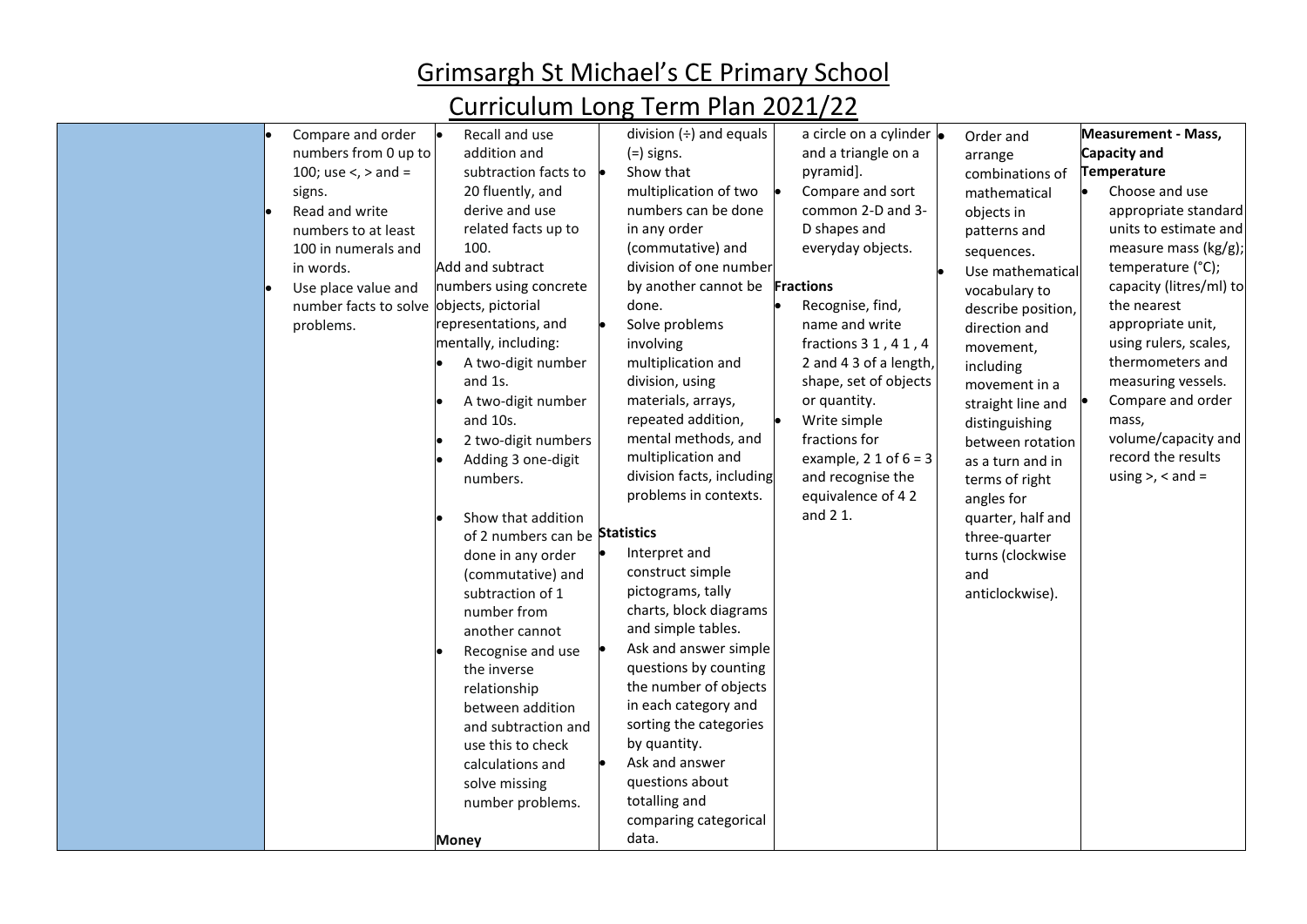| <b>Science</b> | Plants/Nature Journal                                                                                                                                                                                                 | Recognise and use<br>symbols for pounds<br>$(f)$ and pence $(p)$ ;<br>combine amounts to<br>make a particular<br>value.<br>Find different<br>combinations of<br>coins that equal the<br>same amounts of<br>money.<br>Solve simple<br>problems in a<br>practical context<br>involving addition<br>and subtraction of<br>money of the same<br>unit, including giving<br>change.<br><b>Animals (including</b> | Living things and their habitats                                                                                                                                                                                                                                                                                                                                                                                                                                                                                                                                                 |                                                                                                                                                                                                                                 | <b>Uses of everyday</b>                                                                                                                                                                                                                                                                                                   | Health - How we grow                                                                                                                                                                                                                                                                                                                  |
|----------------|-----------------------------------------------------------------------------------------------------------------------------------------------------------------------------------------------------------------------|------------------------------------------------------------------------------------------------------------------------------------------------------------------------------------------------------------------------------------------------------------------------------------------------------------------------------------------------------------------------------------------------------------|----------------------------------------------------------------------------------------------------------------------------------------------------------------------------------------------------------------------------------------------------------------------------------------------------------------------------------------------------------------------------------------------------------------------------------------------------------------------------------------------------------------------------------------------------------------------------------|---------------------------------------------------------------------------------------------------------------------------------------------------------------------------------------------------------------------------------|---------------------------------------------------------------------------------------------------------------------------------------------------------------------------------------------------------------------------------------------------------------------------------------------------------------------------|---------------------------------------------------------------------------------------------------------------------------------------------------------------------------------------------------------------------------------------------------------------------------------------------------------------------------------------|
|                | Observe and describe Humans) - Animal<br>how seeds and bulbs<br>grow into mature<br>plants.<br>Find out and describe<br>how plants need<br>water, light and a<br>suitable temperature<br>to grow and stay<br>healthy. | survival and growth<br>Notice that animals,<br>have offspring which .<br>grow into adults.<br>Find out about and<br>describe the basic<br>needs of animals, for<br>survival (water, food $\bullet$<br>and air).                                                                                                                                                                                            | Explore and compare the differences between<br>never been alive<br>which they are suited and describe how<br>different kinds of animals and plants, and how<br>they depend on each other<br>Identify and name a variety of plants and<br>Describe how animals obtain their food from<br>plants and other animals, using the idea of a<br>simple food chain, and identify and name<br>different sources of food.<br>Different kinds of plants and animals live in<br>different kinds of places.<br>There are different kinds of habitat near school<br>which need to be cared for | things that are living, dead, and things that have $\bullet$<br>Identify that most living things live in habitats to<br>different habitats provide for the basic needs of<br>animals in their habitats, including microhabitats | materials<br>Identify and<br>compare the<br>suitability of a<br>variety of<br>everyday<br>materials,<br>including wood,<br>metal, plastic,<br>glass, brick, rock,<br>paper and<br>cardboard for<br>particular uses.<br>Find out how the<br>shapes of solid<br>objects made<br>from some<br>materials can be<br>changed by | and stay healthy<br>Notice that humans,<br>have offspring which<br>grow into adults.<br>Find out about and<br>describe the basic<br>needs of humans, for<br>survival (water, food<br>and air).<br>Describe the<br>importance for<br>humans of exercise,<br>eating the right<br>amounts of different<br>types of food, and<br>hygiene. |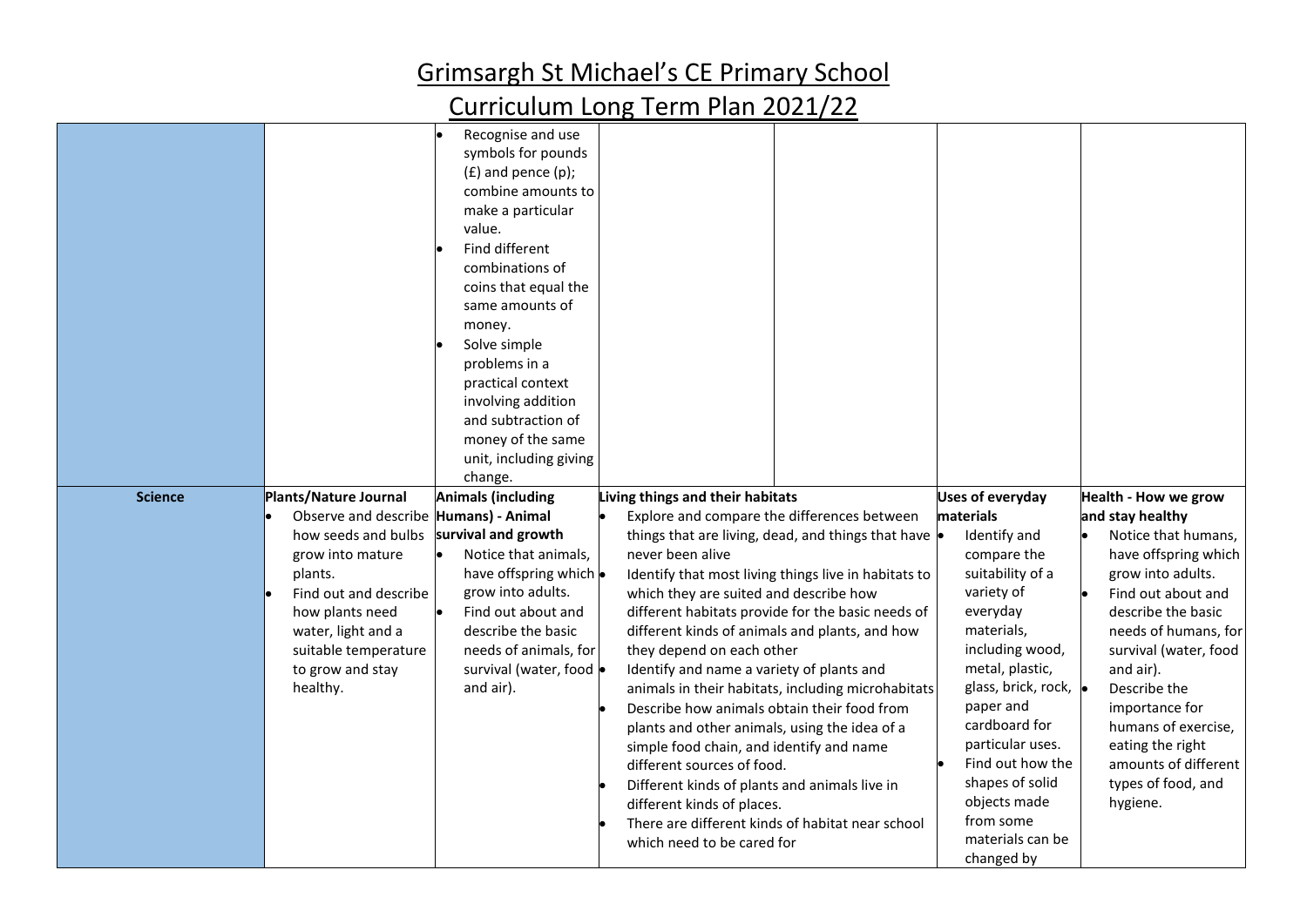|           |                                                  |                          |                                                                                                                              | Habitats provide the preferred conditions for the       | squashing,                                  | Medicines can be            |
|-----------|--------------------------------------------------|--------------------------|------------------------------------------------------------------------------------------------------------------------------|---------------------------------------------------------|---------------------------------------------|-----------------------------|
|           |                                                  |                          |                                                                                                                              | animals/plants that live there (compare local           | bending, twisting                           | useful when we are          |
|           |                                                  |                          | habitats and less familiar examples).                                                                                        |                                                         | and stretching.                             | ill.                        |
|           |                                                  |                          |                                                                                                                              |                                                         | Some materials                              | Medicines can be            |
|           |                                                  |                          |                                                                                                                              |                                                         | can be found                                | harmful if not used         |
|           |                                                  |                          |                                                                                                                              |                                                         | naturally; others                           | properly.                   |
|           |                                                  |                          |                                                                                                                              |                                                         | have to be made.                            |                             |
|           |                                                  |                          | Plants/Plant growth                                                                                                          |                                                         |                                             |                             |
|           |                                                  |                          | Pupils should use the local environment throughout the year to observe how different plants grow.                            |                                                         |                                             |                             |
|           |                                                  |                          | Observing and recording, with some accuracy, the growth of a variety of plants as they change over time from a seed or bulb. |                                                         |                                             |                             |
|           |                                                  | $\bullet$                |                                                                                                                              | Observing similar plants at different stages of growth. |                                             |                             |
| <b>RE</b> | The Bible - Why is it such                       |                          | Christmas - Why was the lesus - Friend to everyone. Easter - How do symbols Why is the Church a                              |                                                         |                                             | What happened at the        |
|           | a special book?                                  | birth of Jesus such good |                                                                                                                              | help us to understand                                   | special place for                           | <b>Ascension and</b>        |
|           |                                                  | news?                    | Enjoy these stories of Jesus'the story?                                                                                      |                                                         | <b>Christians?</b>                          | Pentecost?                  |
|           | Widen the children's                             |                          | Miracles and to increase                                                                                                     |                                                         |                                             |                             |
|           | understanding of the Bible, Look at the story of |                          | the children's awareness                                                                                                     | Give children an                                        | Give pupils an                              | Begin to develop the        |
|           | its contents, presentation                       | Christmas from the       | that Jesus was an                                                                                                            | understanding that                                      | understanding of                            | children's knowledge and    |
|           | and importance to                                | perspective that it was  | extraordinary person who                                                                                                     | symbols are pictures or                                 | 'church' as a holy                          | understanding of these      |
|           | Christians.                                      |                          | good news then and now. welcomed everyone as a                                                                               | objects with a deeper                                   | place and a body of                         | two very significant        |
|           | Begin to develop children's                      |                          | friend.                                                                                                                      | meaning and a story to                                  | people.                                     | events.                     |
|           | understanding of holy                            | Christmas is a           |                                                                                                                              | tell.                                                   | Begin developing in                         | Give children an            |
|           | books from faiths other                          | celebration of the       | The stories covered in                                                                                                       | Extend pupils knowledge                                 | pupils an                                   | opportunity to begin to     |
|           | than Christianity and their                      | good news.               | this unit can be found                                                                                                       | of the details of the                                   | understanding of                            | explore the concept of      |
|           | significance in the lives of $\bullet$           | Angels are the Good      | in the gospels in the                                                                                                        | Easter story.                                           | what happens in                             | God as three in one.        |
|           | believers.                                       |                          | New Testament.                                                                                                               | Develop pupil's                                         | church and why.                             | <b>Emphasize the</b>        |
|           |                                                  | news bringers.           | We (Christians) believe understanding of the                                                                                 |                                                         | Give pupils an                              | importance of these         |
|           |                                                  | We (Christians)          |                                                                                                                              | importance of Easter and                                | opportunity to begin                        | events in the life of Jesus |
|           | The Bible is the                                 | believe that the         | that Jesus miracles                                                                                                          |                                                         |                                             |                             |
|           | Christian holy book.                             | good news is that        | reveal him to be the                                                                                                         | the concept of salvation.                               | exploring places of<br>worship other than a | and the Church, then and    |
|           | The Bible is made up                             | Jesus is the saviour     | Son of God.                                                                                                                  |                                                         |                                             | now.                        |
|           | of a library of books.                           | of the world.            | We (Christians) believe                                                                                                      | There are different                                     | church.                                     |                             |
|           | The Bible is in two                              | We (Christians)          | that we should                                                                                                               | objects and symbols                                     |                                             | We (Christians)             |
|           | sections The Old                                 | believe that the         | welcome everyone                                                                                                             | used to help explain                                    | The church is a                             | believe that 40 days        |
|           | Testament and the                                | content of the           | and try to be a friend                                                                                                       | and understand the                                      | special place                               | after the                   |
|           | New Testament.                                   | Christmas story is       | of all as Jesus was.                                                                                                         | meaning of Easter.                                      | where Christians                            | resurrection, Jesus         |
|           | Owning a Bible is very                           | good news.               |                                                                                                                              | The Easter story is                                     | meet to worship                             | ascended into               |
|           | important to                                     | The good news            |                                                                                                                              | central to Christian                                    | and pray. It is also                        | heaven.                     |
|           | Christians.                                      | impacts on the world     |                                                                                                                              | belief.                                                 | the body of                                 | We (Christians)             |
|           |                                                  | then and now.            |                                                                                                                              |                                                         |                                             | believe that God is         |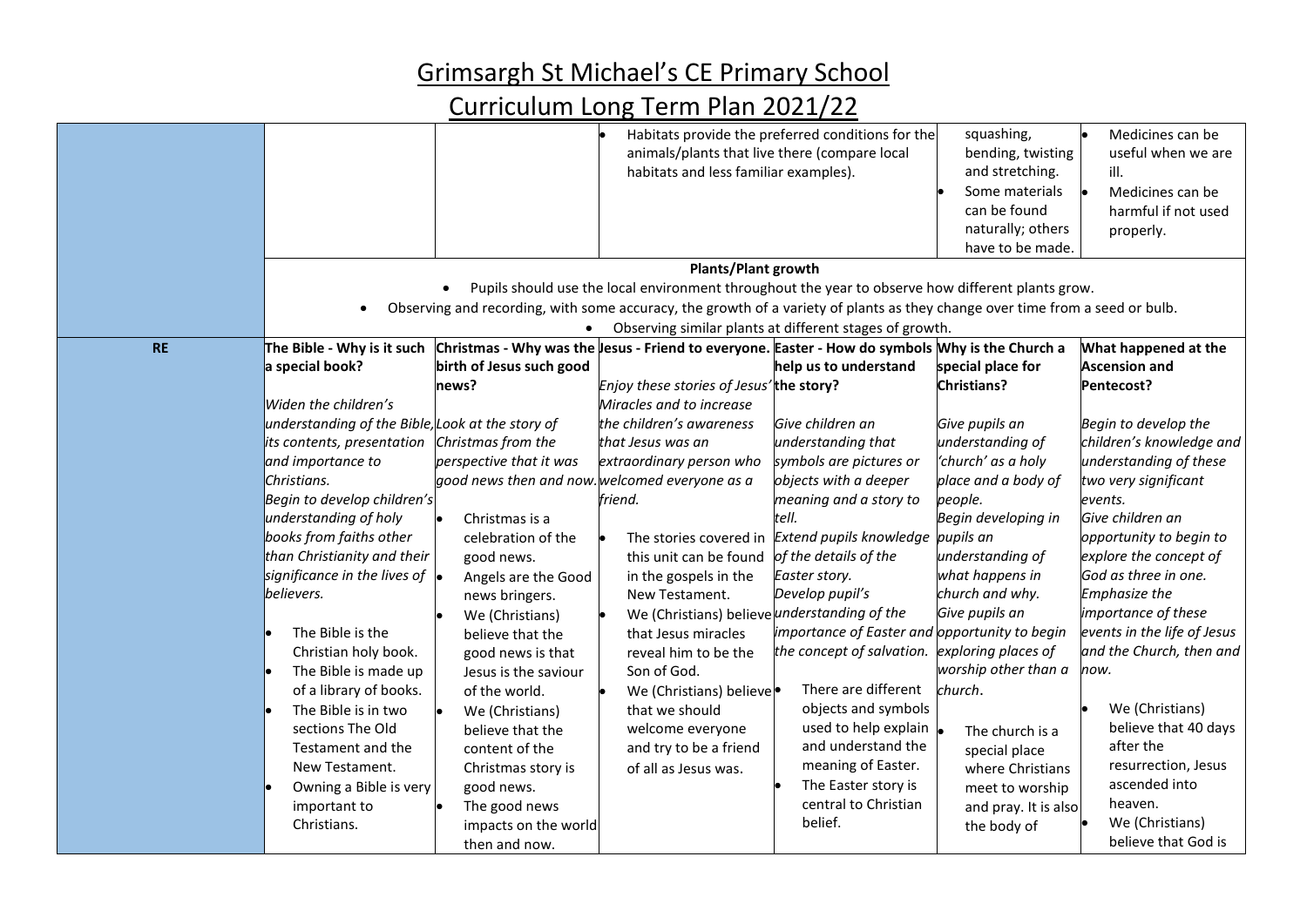|           |                                                  |                                                    | people not just                           |
|-----------|--------------------------------------------------|----------------------------------------------------|-------------------------------------------|
|           | The Bible contains                               | The death and                                      | three in one $-$                          |
|           | God's big story from                             | resurrection of Jesus                              | the building.<br>Father, Son and Holy     |
|           | the beginning through                            | is part of God's                                   | For Christians, the<br>Spirit.            |
|           | to the kingdom of                                | salvation plan.                                    | The gift of the Holy<br>church is a holy  |
|           | God.                                             |                                                    | Spirit was poured out<br>blessed space.   |
|           | People of other faiths                           |                                                    | on the disciples at<br>Moses and the      |
|           | have different holy                              |                                                    | Pentecost and is<br>people of God         |
|           | books and there are                              |                                                    | here with us still.<br>built the          |
|           | some similarities and                            |                                                    | Tabernacle (tent •<br>The events of       |
|           | differences between                              |                                                    | of meeting) to<br>Pentecost still impact  |
|           | these books and the                              |                                                    | house the ark of<br>on the church today.  |
|           | Bible.                                           |                                                    | the covenant.                             |
|           |                                                  |                                                    | People of other                           |
|           |                                                  |                                                    | faiths have                               |
|           |                                                  |                                                    | special holy                              |
|           |                                                  |                                                    | places of worship,                        |
|           |                                                  |                                                    | what these                                |
|           |                                                  |                                                    | buildings are                             |
|           |                                                  |                                                    | called, their key                         |
|           |                                                  |                                                    | features, and the                         |
|           |                                                  |                                                    | worship that                              |
|           |                                                  |                                                    | takes place there.                        |
| Geography | <b>United Kingdom</b>                            | Human and Physical Geography                       | Out and about                             |
|           | Name, locate and identify characteristics of the | Identify key physical features, including beach,   | Use aerial photographs and plan           |
|           | four countries and capital cities of the United  | cliff, coast, forest, hill, mountain, sea, ocean,  | perspectives to recognise landmarks and   |
|           | Kingdom and its surrounding seas.                | river, soil, valley, vegetation, season and        | basic human and physical features;        |
|           | Understand geographical similarities and         | weather.                                           | devise a simple map; and use and          |
|           | differences through studying the human and       | Identify key human features, including city,       | construct basic symbols in a key.         |
|           | physical geography of a small area of the United | town, village, factory, farm, house, office, port, | Use simple fieldwork and observational    |
|           | Kingdom, and of a small area in a contrasting    | harbour and shop.                                  | skills to study the geography of their    |
|           | non-European country.                            | Recognise landmarks and basic human features       | school and its grounds and the key        |
|           | Use world maps, atlases and globes to identify   | on aerial photos.                                  | human and physical features of its        |
|           | the United Kingdom and its countries, as well as |                                                    | surrounding environment.                  |
|           | the countries, continents and oceans studied at  |                                                    | Use simple compass directions (North,     |
|           | this key stage.                                  |                                                    | South, East and West) and locational and  |
|           |                                                  |                                                    | directional language [for example, near   |
|           |                                                  |                                                    | and far; left and right], to describe the |
|           |                                                  |                                                    |                                           |
|           |                                                  |                                                    | location of features and routes on a map. |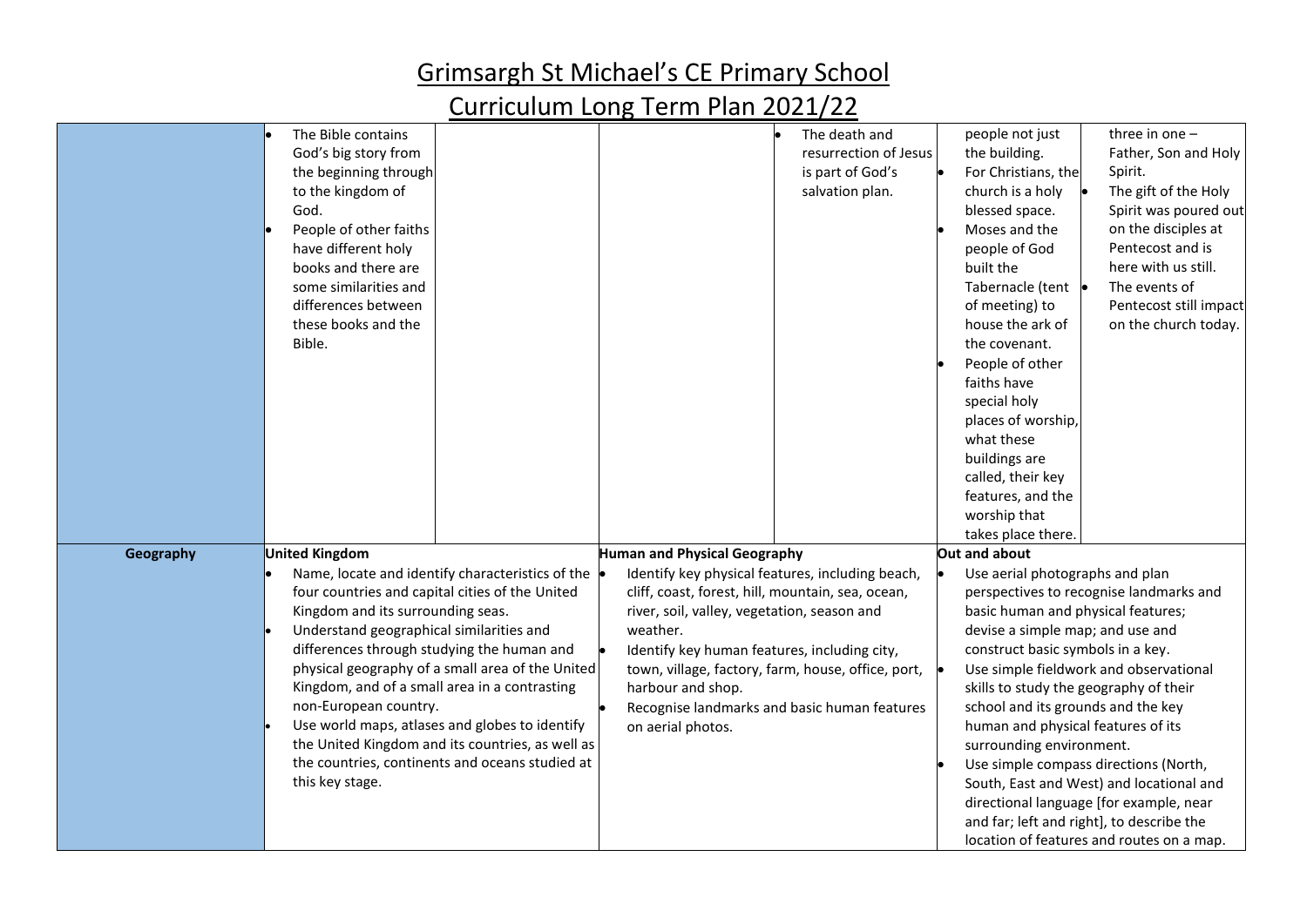| <b>History</b> | Changes within living memory                                                                                                                                                                                                                                                                           |                                                                                                                                                                                                                                                                                                                                                                     | Events, people and changes                                                                                                                |                                                                                                                                                                                                                                                                                                                                                                                                                                |                                                                                                                                                                              |                                                                                                                                                                                                                        |
|----------------|--------------------------------------------------------------------------------------------------------------------------------------------------------------------------------------------------------------------------------------------------------------------------------------------------------|---------------------------------------------------------------------------------------------------------------------------------------------------------------------------------------------------------------------------------------------------------------------------------------------------------------------------------------------------------------------|-------------------------------------------------------------------------------------------------------------------------------------------|--------------------------------------------------------------------------------------------------------------------------------------------------------------------------------------------------------------------------------------------------------------------------------------------------------------------------------------------------------------------------------------------------------------------------------|------------------------------------------------------------------------------------------------------------------------------------------------------------------------------|------------------------------------------------------------------------------------------------------------------------------------------------------------------------------------------------------------------------|
|                | life.<br>present.<br>Identify some similarities and differences<br>past.<br>(old, new/young, days and months).                                                                                                                                                                                         | Identify and reveal aspects of change in national<br>Recognising the distinction between past and<br>between their own present and aspects of the<br>Place a few events and objects in order by using<br>common phrases to show the passing of time                                                                                                                 | $\bullet$<br>Armstrong/Tim Peake.<br>people that they have studied.                                                                       | Identify the lives of significant individuals in<br>the past who have contributed to national<br>and International achievements - Neil<br>Recognise that their own lives are different<br>from the lives of people in the past by<br>describing some of the topics, events and<br>Compare aspects of life in different periods.<br>Identifying some similarities and differences<br>between ways of life in different periods. |                                                                                                                                                                              |                                                                                                                                                                                                                        |
| Art            | Harvest - Painting<br>creating new colours<br>from primary in the<br>style of Van Gogh,<br>Klimt, Klee Pollock NC<br>thick and thin paint<br>colour, pattern form-<br>create a fruit basket .<br>and fruit collage.<br>Local heroes-NHS<br>drawing and painting<br>Warhol various<br>Portrait artists. | Christmas card to<br>print - Kandinsky<br>concentric circles<br>pastel drawing, NC<br>control marks made<br>with a range of<br>media.<br>Shape and form lines<br>and marks.<br>Candle card - create<br>fabric by weaving<br>skills, ancient crafts.<br>Calendar collage<br>shapes from cutting<br>paper - Matisse NC<br>create and arrange<br>shapes appropriately. | Grimsargh Topic<br>$theme - wetlands$<br>nature.<br>David Hockney Local<br>area Landscapes NC<br>painting overlaying<br>with oil pastels. | Mothering Sunday<br>card-Textiles-<br>decorating fabric,<br>adding beads,<br>feathers and buttons<br>style of Zandra<br>Rhodes.                                                                                                                                                                                                                                                                                                | Summer topic<br>Printing - create a<br>printing block -<br>topic themed Andy .<br>Warhol.<br>Painting in the style<br>of Dufy - add<br>collage textiles<br>change the media. | Link to aspirations<br>and hopes for the<br>future.<br>Self-portrait photos<br>Digital artwork cut<br>and rearrange into<br>a jigsaw.<br>NC Record visual<br>information using<br>digital cameras,<br>video recorders. |
| DT             | DT Beryl Burton design<br>and make a bike - Knex<br>NC use construction kits<br>with free running wheels.                                                                                                                                                                                              | DT Fighting fit food<br>categories link food<br>heroes understand a<br>variety of foods in a diet.<br>Taste smell texture feel.                                                                                                                                                                                                                                     | DT Vehicles - Explorers<br>and Space travel, Axles<br>and wheels.                                                                         | Gift Sculpture bending<br>wire Calder, Hepworth,<br>Gormley<br>Easter card - Moving<br>mechanisms - use a hole<br>punch, insert paper<br>fasteners.                                                                                                                                                                                                                                                                            | DT Puppets - cut fabric Sculpture face plaque<br>using templates                                                                                                             | using malleable<br>material.<br>Giacometti style 3D<br>figures showing<br>movement -keeping<br>mind and body healthy.                                                                                                  |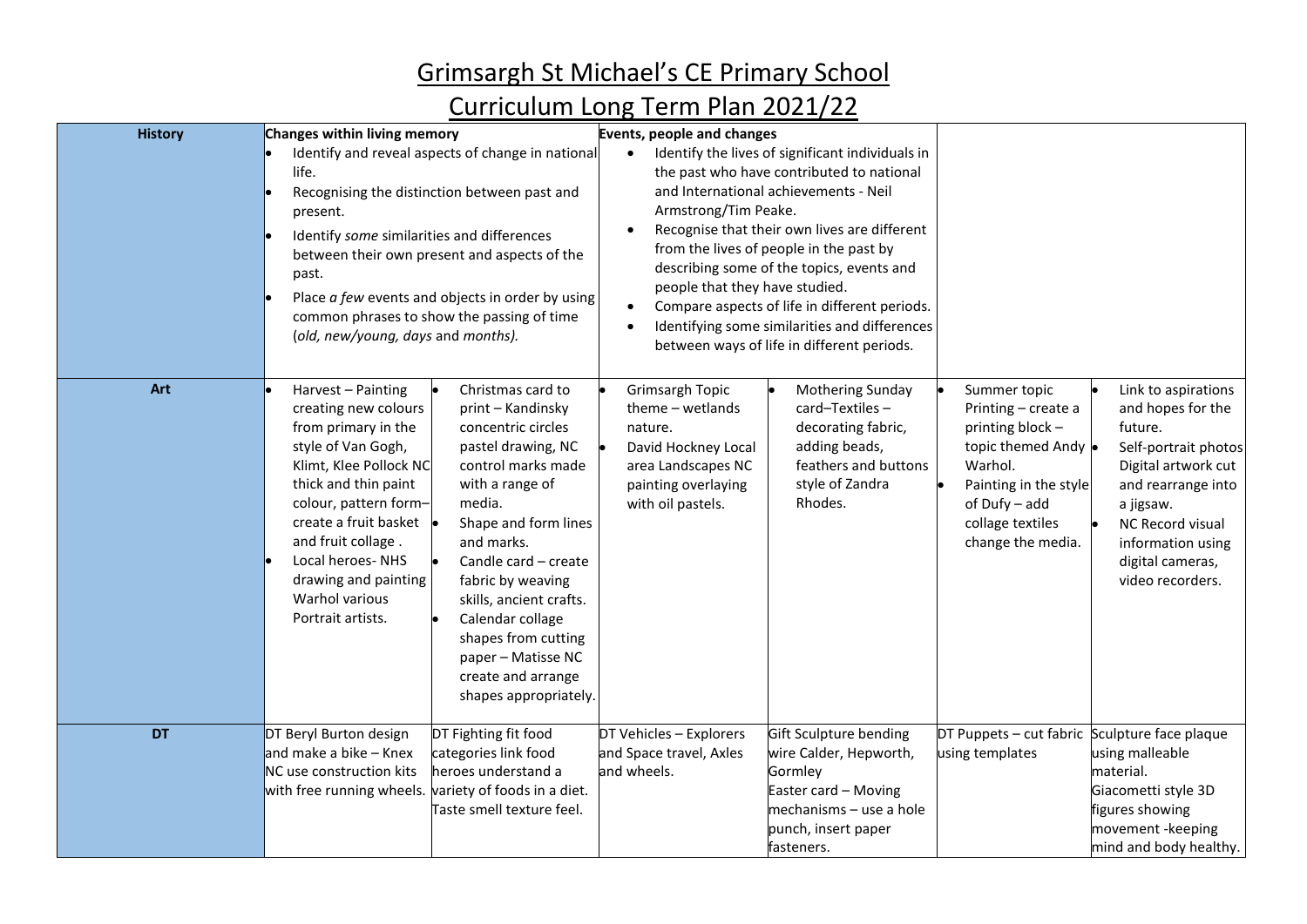| <b>Computing</b><br><b>Music</b>   | Coding/Online Safety/Questioning (ongoing throughout the year)<br>Create and debug simple programs.<br>Use logical reasoning to predict the behaviour of simple programs.<br>Use technology purposefully to create, organise, store, manipulate and retrieve digital content.<br>Recognise common uses of IT beyond school.<br>Use technology safely and respectfully, keeping personal information private; identify where to go for help and support when they have concerns<br>about content or contact on the internet or other online technologies.<br><b>Christmas Play</b><br>Changing sounds |                                                                                                                                                          |                                                                                                                                                                                                                                                                                                                                |                                                                                                                                      |                                                                                                                                                                                                                                                                                                   |                                                                     |
|------------------------------------|------------------------------------------------------------------------------------------------------------------------------------------------------------------------------------------------------------------------------------------------------------------------------------------------------------------------------------------------------------------------------------------------------------------------------------------------------------------------------------------------------------------------------------------------------------------------------------------------------|----------------------------------------------------------------------------------------------------------------------------------------------------------|--------------------------------------------------------------------------------------------------------------------------------------------------------------------------------------------------------------------------------------------------------------------------------------------------------------------------------|--------------------------------------------------------------------------------------------------------------------------------------|---------------------------------------------------------------------------------------------------------------------------------------------------------------------------------------------------------------------------------------------------------------------------------------------------|---------------------------------------------------------------------|
|                                    | singing songs and speaking chants and<br>music.                                                                                                                                                                                                                                                                                                                                                                                                                                                                                                                                                      | Use their voices expressively and creatively by<br>Listen with concentration and understanding to $\bullet$<br>a range of high-quality live and recorded | Rhymes.<br>Experiment with, create, select and combine<br>sounds using the inter-related dimensions of<br>music.                                                                                                                                                                                                               | Play tuned and untuned instruments musically.                                                                                        |                                                                                                                                                                                                                                                                                                   |                                                                     |
| <b>PE</b><br><b>Lancs PE Units</b> | <b>Fundamental Skills</b><br>Master basic movements including running,<br>hopping, jumping, throwing and catching.<br>To develop the skill of striking a ball with<br>accuracy.<br>Work on simple tactics.<br>Gymnastic skills<br>Developing balance, agility and co-ordination.<br>To understand how muscles work in gymnastics<br>activities.<br>To develop the skill of travelling on hands and<br>feet and learn to balance different body parts.<br>Learn the skill of rolling and linking actions of<br>movement together to create a simple<br>sequence.                                      |                                                                                                                                                          | <b>Explorers</b><br>Develop key travelling skills.<br>Develop movement memory and find new and<br>interesting ways to move.<br>To participate in team games.<br>Perform dances using simple movement<br>patterns.<br>Throwing and catching<br>Underarm throw and dodging.<br>To develop control and the use of simple tactics. |                                                                                                                                      | Wind in the Willows<br>To develop teamwork skills.<br>To use teamwork to perform dances using<br>simple movement patterns.<br><b>Striking and fielding</b><br>To use fundamental skills such as overarm<br>throwing, running and striking a ball.<br>Athletics and Fundamental Skills assessments |                                                                     |
| <b>PSHE/Value</b>                  | Me and My<br>Relationships<br>Suggest actions<br>that will contribute<br>positively to the                                                                                                                                                                                                                                                                                                                                                                                                                                                                                                           | <b>Valuing difference</b><br>Identify some of the<br>physical and non-<br>physical differences and<br>similarities between<br>people.                    | <b>Keeping Myself Safe</b><br>Understand that<br>medicines can<br>sometimes make<br>people feel better<br>when they're ill.                                                                                                                                                                                                    | <b>Rights and</b><br><b>Responsibilities</b><br>Describe and record<br>strategies for getting<br>on with others in the<br>classroom. | <b>Being my Best</b><br>Explain the stages<br>of the learning<br>line showing an<br>understanding of                                                                                                                                                                                              | <b>Growing and Changing</b><br>Demonstrate simple<br>ways of giving |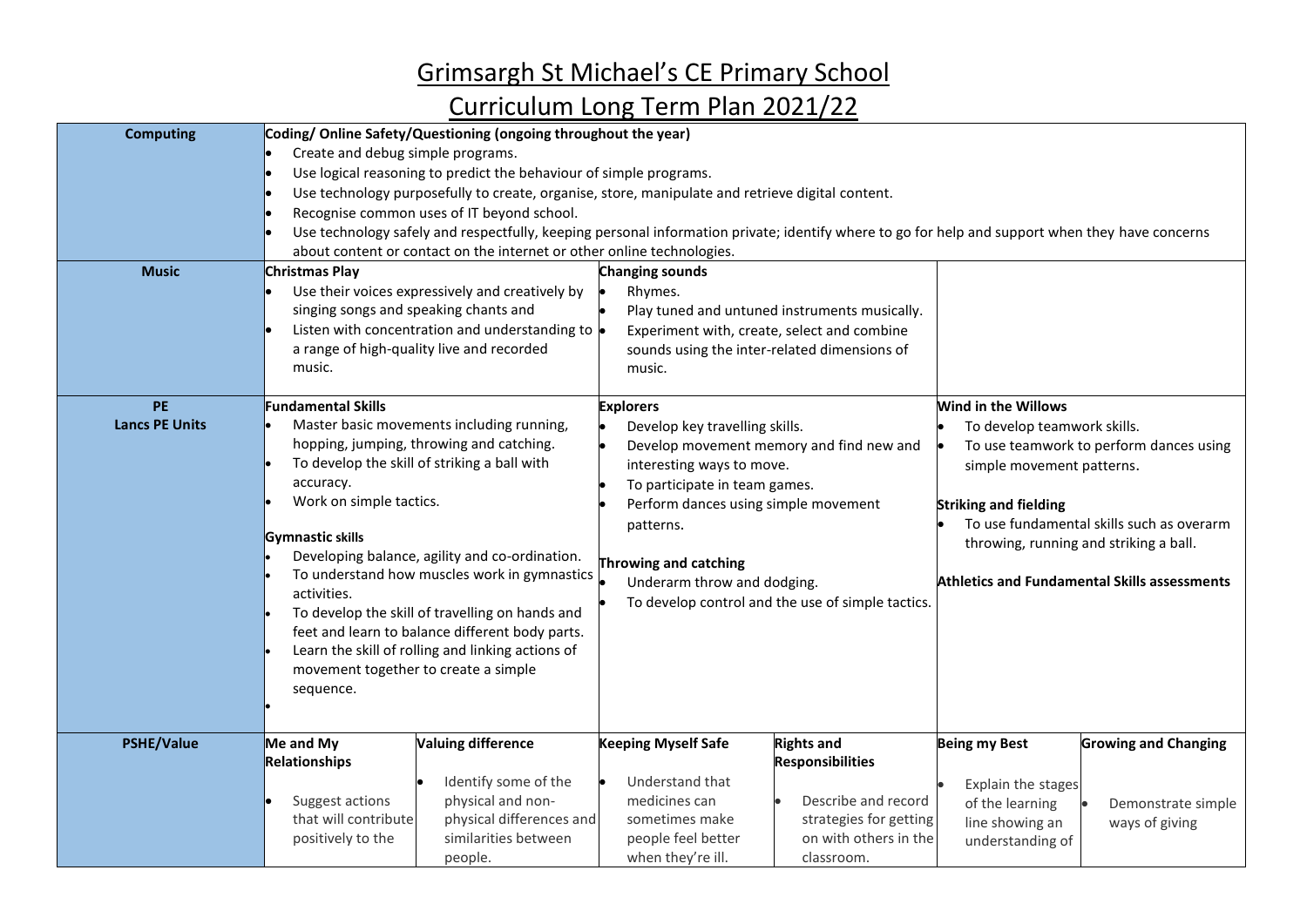| life of the<br>classroom.<br>Make and<br>respect for other<br>people.<br>undertake pledges<br>based on those<br>actions.<br>how a person's<br>Use a range of<br>words to describe<br>other people.<br>feelings;<br>Recognise that<br>special to them.<br>people have<br>Explain some of the<br>different ways of<br>expressing their<br>special to them.<br>feelings;<br>Identify helpful<br>be part of a group.<br>ways of responding.<br>to other's feelings.<br>be left out from a<br>Define what is<br>group.<br>meant by the<br>terms 'bullying'<br>part of.<br>and 'teasing'<br>Suggest and use<br>showing an<br>understanding of<br>the difference<br>left out.<br>between the two; $\vert$<br>Identify situations<br>acts of kindness and<br>as to whether they<br>unkindness.<br>are incidents of<br>Explain how this<br>teasing or bullying.<br>impacts on other<br>Understand and<br>people's feelings.<br>describe strategies .<br>for dealing with<br>bullying:<br>to others.<br>Rehearse and<br>demonstrate some<br>to others in school. | Give examples of some.<br>Know and use words<br>and phrases that show<br>of the things that a<br>person can do to feel<br>better without use of<br>medicines, if they are<br>Recognise and explain<br>unwell.<br>behaviour can affect<br>Explain simple issues<br>of safety and<br>responsibility about<br>Identify people who are<br>medicines and their<br>use.<br>Identify situations in<br>ways those people are<br>which they would feel<br>safe or unsafe.<br>Explain how it feels to<br>Suggest actions for<br>dealing with unsafe<br>Explain how it feels to<br>situations including<br>who they could ask for<br>help.<br>Identify groups they are<br>Identify situations in<br>which they would<br>need to say 'Yes', 'No',<br>strategies for helping<br>'I'll ask', or 'I'll tell', in<br>someone who is feeling<br>relation to keeping<br>themselves and others<br>Recognise and describe<br>safe.<br>Recognise that body<br>language and facial<br>expression can give<br>clues as to how<br>Suggest kind words and<br>comfortable and safe<br>actions they can show<br>someone feels in a<br>situation.<br>Show acts of kindness<br>Recognise that some | Explain, and be able<br>to use, strategies for<br>dealing with<br>impulsive behaviour.<br>Identify special<br>people in the school<br>and community who<br>can help to keep<br>them safe;<br>Know how to ask for<br>help.<br>Identify what they<br>like about the school<br>environment;<br>Identify any<br>problems with the<br>school environment<br>(e.g. things needing<br>repair);<br>Make suggestions<br>for improving the<br>school environment;<br>Recognise that they<br>all have a<br>responsibility for<br>helping to look after<br>the school<br>environment.<br>Understand that<br>people have choices<br>about what they do<br>with their money;<br>Know that money<br>can be saved for a<br>use at a future time; | the learning<br>process;<br>Help themselves<br>and others<br>develop a positive<br>attitude that<br>support their<br>wellbeing;<br>Identify and<br>describe where<br>they are on the<br>learning line in a<br>given activity and<br>apply its positive<br>mindset<br>strategies to their<br>own learning.<br>Understand and<br>give examples of<br>things they can<br>choose<br>themselves and<br>things that others<br>choose for them; .<br>Explain things<br>that they like and<br>dislike, and<br>understand that<br>they have choices .<br>about these<br>things;<br>Understand and<br>explain that some<br>choices can be<br>either healthy or $\bullet$ | positive feedback to<br>others.<br>Recognise the range<br>of feelings that are<br>associated with<br>losing (and being<br>reunited) with a<br>person they are close<br>to.<br>Identify different<br>stages of growth<br>(e.g. baby, toddler,<br>child, teenager,<br>adult);<br>Understand and<br>describe some of the<br>things that people<br>are capable of at<br>these different<br>stages.<br>Identify which parts<br>of the human body<br>are private;<br>Explain that a<br>person's genitals<br>help them to make<br>babies when they are<br>grown up;<br>Understand that<br>humans mostly have<br>the same body parts<br>but that they can<br>look different from<br>person to person.<br>Explain what privacy |
|--------------------------------------------------------------------------------------------------------------------------------------------------------------------------------------------------------------------------------------------------------------------------------------------------------------------------------------------------------------------------------------------------------------------------------------------------------------------------------------------------------------------------------------------------------------------------------------------------------------------------------------------------------------------------------------------------------------------------------------------------------------------------------------------------------------------------------------------------------------------------------------------------------------------------------------------------------------------------------------------------------------------------------------------------------|-----------------------------------------------------------------------------------------------------------------------------------------------------------------------------------------------------------------------------------------------------------------------------------------------------------------------------------------------------------------------------------------------------------------------------------------------------------------------------------------------------------------------------------------------------------------------------------------------------------------------------------------------------------------------------------------------------------------------------------------------------------------------------------------------------------------------------------------------------------------------------------------------------------------------------------------------------------------------------------------------------------------------------------------------------------------------------------------------------------------------------------------------------------------------|----------------------------------------------------------------------------------------------------------------------------------------------------------------------------------------------------------------------------------------------------------------------------------------------------------------------------------------------------------------------------------------------------------------------------------------------------------------------------------------------------------------------------------------------------------------------------------------------------------------------------------------------------------------------------------------------------------------------------------|----------------------------------------------------------------------------------------------------------------------------------------------------------------------------------------------------------------------------------------------------------------------------------------------------------------------------------------------------------------------------------------------------------------------------------------------------------------------------------------------------------------------------------------------------------------------------------------------------------------------------------------------------------------|-----------------------------------------------------------------------------------------------------------------------------------------------------------------------------------------------------------------------------------------------------------------------------------------------------------------------------------------------------------------------------------------------------------------------------------------------------------------------------------------------------------------------------------------------------------------------------------------------------------------------------------------------------------------------------------------------------------------------|
| of these strategies.<br>Demonstrate active<br>Explain the<br>listening techniques<br>difference                                                                                                                                                                                                                                                                                                                                                                                                                                                                                                                                                                                                                                                                                                                                                                                                                                                                                                                                                        | touches are not fun<br>and can hurt or be<br>upsetting.<br>(making eye contact,                                                                                                                                                                                                                                                                                                                                                                                                                                                                                                                                                                                                                                                                                                                                                                                                                                                                                                                                                                                                                                                                                       | Explain how they<br>might feel when                                                                                                                                                                                                                                                                                                                                                                                                                                                                                                                                                                                                                                                                                              | unhealthy and<br>can make a<br>difference to their<br>own health.                                                                                                                                                                                                                                                                                                                                                                                                                                                                                                                                                                                              | means;<br>Know that you are<br>not allowed to touch                                                                                                                                                                                                                                                                                                                                                                                                                                                                                                                                                                                                                                                                   |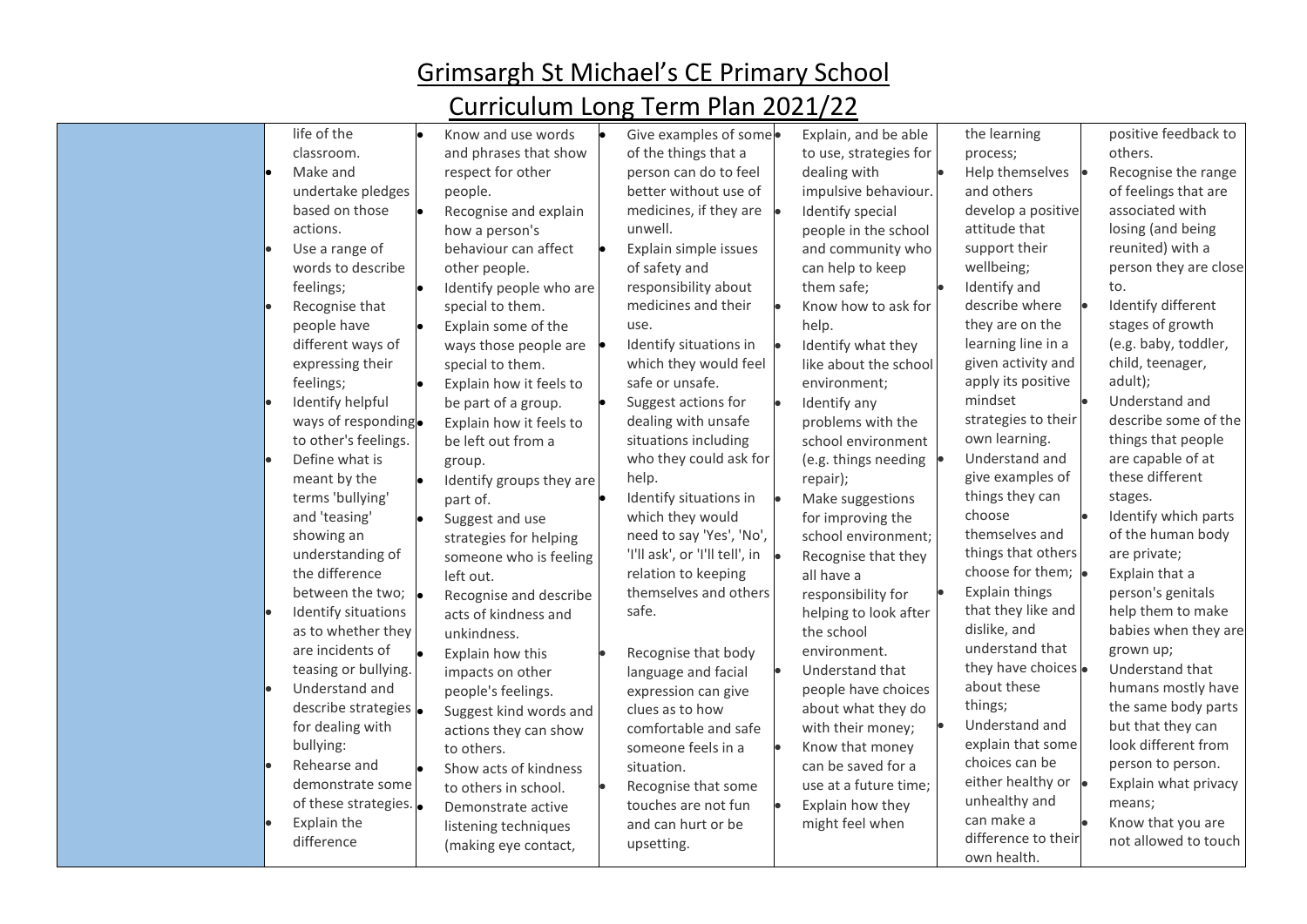| between bullying<br>and isolated<br>unkind behaviour;<br>Recognise that that <sup>o</sup><br>there are different<br>types of bullying<br>and unkind<br>behaviour;<br>Understand that<br>bullying and<br>unkind behaviour<br>are both<br>unacceptable ways<br>of behaving.<br>Explain the<br>difference<br>between bullying<br>and isolated<br>unkind behaviour;<br>Recognise that that<br>there are different<br>types of bullying<br>and unkind<br>behaviour;<br>Understand that<br>bullying and | nodding head, making<br>positive noises, not<br>being distracted).<br>Suggest strategies for<br>dealing with a range of<br>common situations<br>requiring negotiation<br>skills to help foster and<br>maintain positive<br>relationships. | Identify safe secrets<br>(including surprises)<br>and unsafe secrets.<br>Recognise the<br>importance of telling<br>someone they trust<br>about a secret which<br>makes them feel<br>unsafe or<br>uncomfortable.<br>Understand that there<br>are unsafe secrets and<br>secrets that are nice<br>surprises. | they spend money<br>on different things.<br>Recognise that<br>money can be spent .<br>on items which are<br>essential or non-<br>essential;<br>Know that money<br>can be saved for a<br>future time and<br>understand the<br>reasons why people<br>(including<br>themselves) might<br>do this. | Explain how<br>germs can be<br>spread;<br>Describe simple<br>hygiene routines<br>such as hand<br>washing;<br>Understand that<br>vaccinations can<br>help to prevent<br>certain illnesses.<br>Explain the<br>importance of<br>good dental<br>hygiene;<br>Describe simple<br>dental hygiene<br>routines.<br>Understand that<br>the body gets<br>energy from food,<br>water and<br>oxygen;<br>Recognise that<br>exercise and<br>sleep are | someone's private<br>belongings without<br>their permission;<br>Give examples of<br>different types of<br>private information. |
|---------------------------------------------------------------------------------------------------------------------------------------------------------------------------------------------------------------------------------------------------------------------------------------------------------------------------------------------------------------------------------------------------------------------------------------------------------------------------------------------------|-------------------------------------------------------------------------------------------------------------------------------------------------------------------------------------------------------------------------------------------|-----------------------------------------------------------------------------------------------------------------------------------------------------------------------------------------------------------------------------------------------------------------------------------------------------------|------------------------------------------------------------------------------------------------------------------------------------------------------------------------------------------------------------------------------------------------------------------------------------------------|----------------------------------------------------------------------------------------------------------------------------------------------------------------------------------------------------------------------------------------------------------------------------------------------------------------------------------------------------------------------------------------------------------------------------------------|--------------------------------------------------------------------------------------------------------------------------------|
|                                                                                                                                                                                                                                                                                                                                                                                                                                                                                                   |                                                                                                                                                                                                                                           |                                                                                                                                                                                                                                                                                                           |                                                                                                                                                                                                                                                                                                |                                                                                                                                                                                                                                                                                                                                                                                                                                        |                                                                                                                                |
|                                                                                                                                                                                                                                                                                                                                                                                                                                                                                                   |                                                                                                                                                                                                                                           |                                                                                                                                                                                                                                                                                                           |                                                                                                                                                                                                                                                                                                |                                                                                                                                                                                                                                                                                                                                                                                                                                        |                                                                                                                                |
|                                                                                                                                                                                                                                                                                                                                                                                                                                                                                                   |                                                                                                                                                                                                                                           |                                                                                                                                                                                                                                                                                                           |                                                                                                                                                                                                                                                                                                |                                                                                                                                                                                                                                                                                                                                                                                                                                        |                                                                                                                                |
|                                                                                                                                                                                                                                                                                                                                                                                                                                                                                                   |                                                                                                                                                                                                                                           |                                                                                                                                                                                                                                                                                                           |                                                                                                                                                                                                                                                                                                |                                                                                                                                                                                                                                                                                                                                                                                                                                        |                                                                                                                                |
|                                                                                                                                                                                                                                                                                                                                                                                                                                                                                                   |                                                                                                                                                                                                                                           |                                                                                                                                                                                                                                                                                                           |                                                                                                                                                                                                                                                                                                |                                                                                                                                                                                                                                                                                                                                                                                                                                        |                                                                                                                                |
|                                                                                                                                                                                                                                                                                                                                                                                                                                                                                                   |                                                                                                                                                                                                                                           |                                                                                                                                                                                                                                                                                                           |                                                                                                                                                                                                                                                                                                |                                                                                                                                                                                                                                                                                                                                                                                                                                        |                                                                                                                                |
|                                                                                                                                                                                                                                                                                                                                                                                                                                                                                                   |                                                                                                                                                                                                                                           |                                                                                                                                                                                                                                                                                                           |                                                                                                                                                                                                                                                                                                |                                                                                                                                                                                                                                                                                                                                                                                                                                        |                                                                                                                                |
|                                                                                                                                                                                                                                                                                                                                                                                                                                                                                                   |                                                                                                                                                                                                                                           |                                                                                                                                                                                                                                                                                                           |                                                                                                                                                                                                                                                                                                |                                                                                                                                                                                                                                                                                                                                                                                                                                        |                                                                                                                                |
|                                                                                                                                                                                                                                                                                                                                                                                                                                                                                                   |                                                                                                                                                                                                                                           |                                                                                                                                                                                                                                                                                                           |                                                                                                                                                                                                                                                                                                |                                                                                                                                                                                                                                                                                                                                                                                                                                        |                                                                                                                                |
|                                                                                                                                                                                                                                                                                                                                                                                                                                                                                                   |                                                                                                                                                                                                                                           |                                                                                                                                                                                                                                                                                                           |                                                                                                                                                                                                                                                                                                |                                                                                                                                                                                                                                                                                                                                                                                                                                        |                                                                                                                                |
|                                                                                                                                                                                                                                                                                                                                                                                                                                                                                                   |                                                                                                                                                                                                                                           |                                                                                                                                                                                                                                                                                                           |                                                                                                                                                                                                                                                                                                |                                                                                                                                                                                                                                                                                                                                                                                                                                        |                                                                                                                                |
|                                                                                                                                                                                                                                                                                                                                                                                                                                                                                                   |                                                                                                                                                                                                                                           |                                                                                                                                                                                                                                                                                                           |                                                                                                                                                                                                                                                                                                |                                                                                                                                                                                                                                                                                                                                                                                                                                        |                                                                                                                                |
|                                                                                                                                                                                                                                                                                                                                                                                                                                                                                                   |                                                                                                                                                                                                                                           |                                                                                                                                                                                                                                                                                                           |                                                                                                                                                                                                                                                                                                |                                                                                                                                                                                                                                                                                                                                                                                                                                        |                                                                                                                                |
| unkind behaviour                                                                                                                                                                                                                                                                                                                                                                                                                                                                                  |                                                                                                                                                                                                                                           |                                                                                                                                                                                                                                                                                                           |                                                                                                                                                                                                                                                                                                |                                                                                                                                                                                                                                                                                                                                                                                                                                        |                                                                                                                                |
| are both                                                                                                                                                                                                                                                                                                                                                                                                                                                                                          |                                                                                                                                                                                                                                           |                                                                                                                                                                                                                                                                                                           |                                                                                                                                                                                                                                                                                                | important to<br>health                                                                                                                                                                                                                                                                                                                                                                                                                 |                                                                                                                                |
| unacceptable ways                                                                                                                                                                                                                                                                                                                                                                                                                                                                                 |                                                                                                                                                                                                                                           |                                                                                                                                                                                                                                                                                                           |                                                                                                                                                                                                                                                                                                | Name major                                                                                                                                                                                                                                                                                                                                                                                                                             |                                                                                                                                |
| of behaving.                                                                                                                                                                                                                                                                                                                                                                                                                                                                                      |                                                                                                                                                                                                                                           |                                                                                                                                                                                                                                                                                                           |                                                                                                                                                                                                                                                                                                | internal body                                                                                                                                                                                                                                                                                                                                                                                                                          |                                                                                                                                |
| Recognise, name                                                                                                                                                                                                                                                                                                                                                                                                                                                                                   |                                                                                                                                                                                                                                           |                                                                                                                                                                                                                                                                                                           |                                                                                                                                                                                                                                                                                                | parts (heart,                                                                                                                                                                                                                                                                                                                                                                                                                          |                                                                                                                                |
| and understand                                                                                                                                                                                                                                                                                                                                                                                                                                                                                    |                                                                                                                                                                                                                                           |                                                                                                                                                                                                                                                                                                           |                                                                                                                                                                                                                                                                                                | blood, lungs,                                                                                                                                                                                                                                                                                                                                                                                                                          |                                                                                                                                |
| how to deal with                                                                                                                                                                                                                                                                                                                                                                                                                                                                                  |                                                                                                                                                                                                                                           |                                                                                                                                                                                                                                                                                                           |                                                                                                                                                                                                                                                                                                | stomach, small                                                                                                                                                                                                                                                                                                                                                                                                                         |                                                                                                                                |
| feelings (e.g.                                                                                                                                                                                                                                                                                                                                                                                                                                                                                    |                                                                                                                                                                                                                                           |                                                                                                                                                                                                                                                                                                           |                                                                                                                                                                                                                                                                                                | and large                                                                                                                                                                                                                                                                                                                                                                                                                              |                                                                                                                                |
| anger, loneliness);                                                                                                                                                                                                                                                                                                                                                                                                                                                                               |                                                                                                                                                                                                                                           |                                                                                                                                                                                                                                                                                                           |                                                                                                                                                                                                                                                                                                | intestines, brain);                                                                                                                                                                                                                                                                                                                                                                                                                    |                                                                                                                                |
| Explain where                                                                                                                                                                                                                                                                                                                                                                                                                                                                                     |                                                                                                                                                                                                                                           |                                                                                                                                                                                                                                                                                                           |                                                                                                                                                                                                                                                                                                | Describe how                                                                                                                                                                                                                                                                                                                                                                                                                           |                                                                                                                                |
| someone could get                                                                                                                                                                                                                                                                                                                                                                                                                                                                                 |                                                                                                                                                                                                                                           |                                                                                                                                                                                                                                                                                                           |                                                                                                                                                                                                                                                                                                | food, water and                                                                                                                                                                                                                                                                                                                                                                                                                        |                                                                                                                                |
| help if they were                                                                                                                                                                                                                                                                                                                                                                                                                                                                                 |                                                                                                                                                                                                                                           |                                                                                                                                                                                                                                                                                                           |                                                                                                                                                                                                                                                                                                |                                                                                                                                                                                                                                                                                                                                                                                                                                        |                                                                                                                                |